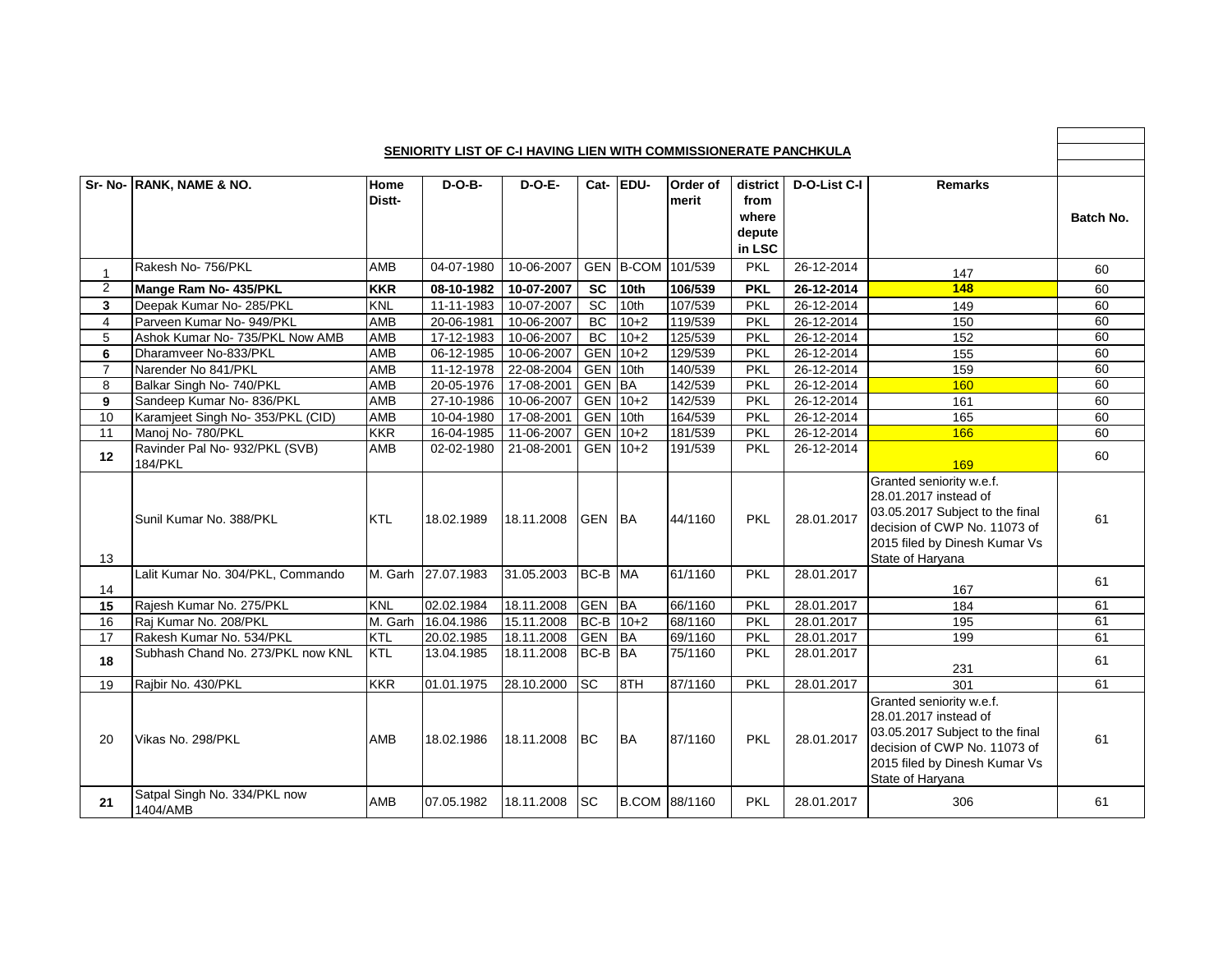| 22 | Dilbag Singh No. 520/PKL                | AMB        | 10.10.1983 | 10.06.2007 | <b>GEN</b>  | $10+2$    | 102/1160 | PKL        | 28.01.2017 | 375                                                                                                                                                                       | 61 |
|----|-----------------------------------------|------------|------------|------------|-------------|-----------|----------|------------|------------|---------------------------------------------------------------------------------------------------------------------------------------------------------------------------|----|
| 23 | Manish Kumar No. 777/PKL                | AMB        | 15.06.1987 | 30.10.2000 | <b>GEN</b>  | 10TH      | 108/1160 | <b>PKL</b> | 28.01.2017 | 442                                                                                                                                                                       | 61 |
| 24 | Sandeep Kumar No. 664/PKL<br>commando   | <b>FTB</b> | 15.10.1983 | 12.09.2003 | <b>GEN</b>  | $10+2$    | 109/1160 | PKL        | 28.01.2017 | 429                                                                                                                                                                       | 61 |
| 25 | Kirpal Singh No. 874/PKL                | AMB        | 06.08.1983 | 10.07.07   | SC          | <b>MA</b> | 110/1160 | PKL        | 28.01.2017 | 436                                                                                                                                                                       | 61 |
| 26 | Randeep Singh No. 959/PKL, CID          |            |            |            |             |           | 110/1160 | <b>PKL</b> | 28.01.2017 | 437                                                                                                                                                                       | 61 |
| 27 | Sandeep Kumar No. 944/PKL               | <b>JND</b> | 10.05.1985 | 18.11.2008 | <b>GEN</b>  | $10+2$    | 113/1160 | <b>PKL</b> | 28.01.2017 | 450                                                                                                                                                                       | 61 |
| 28 | Dharmender Singh No. 888/PKL            | AMB        | 23.12.1987 | 10.06.2007 | <b>BC-A</b> | <b>BA</b> | 118/1160 | PKL        | 28.01.2017 | 490                                                                                                                                                                       | 61 |
| 29 | Pardeep Kumar No. 660/PKL, SVB          | <b>YNR</b> | 05.01.1981 | 31.10.2000 | <b>GEN</b>  | 10TH      | 120/1160 | PKL        | 28.01.2017 | 508                                                                                                                                                                       | 61 |
| 30 | Kashmiri Singh No. 890/PKL              | KTL        | 11.02.1984 | 10.07.2007 | <b>SC</b>   | $10+2$    | 122/1160 | PKL        | 28.01.2017 | 517                                                                                                                                                                       | 61 |
| 31 | Raj Bahadur Singh No. 389/PKL, CID      | <b>PKL</b> | 06.02.1975 | 30.10.2000 | GEN         | 10TH      | 131/1160 | <b>PKL</b> | 28.01.2017 | 573                                                                                                                                                                       | 61 |
| 32 | Parveen Kumar No. 666/PKL, Now YNR      | AMB        | 24.10.1984 | 10.07.2007 | <b>SC</b>   | 10TH      | 132/1160 | <b>PKL</b> | 28.01.2017 | 579                                                                                                                                                                       | 61 |
| 33 | Sudhir Kumar No. 389/PKL, CID           | AMB        | 08.08.1981 | 30.10.2000 | <b>GEN</b>  | 10TH      | 134/1160 | PKL        | 28.01.2017 | 588                                                                                                                                                                       | 61 |
| 34 | Vikramjeet No. 403/PKL                  | KTL        | 21.08.1988 | 18.11.2008 | BC-A        | $10+2$    | 138/1160 | PKL        | 28.01.2017 | 614                                                                                                                                                                       | 61 |
| 35 | Somdutt No. 753/PKL, CID                | <b>KNL</b> | 09.09.1974 | 26.11.1998 | <b>GEN</b>  | 10TH      | 141/1160 | <b>PKL</b> | 28.01.2017 | 638                                                                                                                                                                       | 61 |
|    | 36 Gurpreet Singh No. 462/PKL           |            |            |            |             |           | 169/1160 |            | 28.01.2017 | Granted seniority w.e.f.<br>28.01.2017 instead of<br>14.12.2017 Subject to the final<br>decision of CWP No. 11073 of<br>2015 filed by Dinesh Kumar Vs<br>State of Haryana | 61 |
| 37 | Jagbir Singh No. 251/AMB NOW<br>260/PKL | <b>YNR</b> | 01.05.1980 | 27.10.2000 | BC-A 10TH   |           | 179/1160 | PKL        | 28.01.2017 |                                                                                                                                                                           | 61 |
| 38 | Ravi Sher No. 492/PKL                   |            |            |            |             |           | 184/1160 | <b>PKL</b> | 28.01.2017 | Granted seniority w.e.f.<br>28.01.2017 instead of<br>14.12.2017 Subject to the final<br>decision of CWP No. 11073 of<br>2015 filed by Dinesh Kumar Vs<br>State of Haryana | 61 |
| 39 | Ali Hasan No. 514/PKL                   | AMB        | 10.05.1980 | 30.10.2000 | <b>BC</b>   | 10TH      | 195/1160 | PKL        | 28.01.2017 | Granted seniority w.e.f.<br>28.01.2017 instead of<br>03.05.2017 Subject to the final<br>decision of CWP No. 11073 of<br>2015 filed by Dinesh Kumar Vs<br>State of Haryana | 61 |
| 40 | Nirmal Kumar No. 335/PKL                | <b>YNR</b> | 20.07.1979 | 25.11.1998 | <b>SC</b>   | 10TH      | 202/1160 | <b>PKL</b> | 28.01.2017 | 937                                                                                                                                                                       | 61 |
| 41 | Satbir No. 258/PKL                      | <b>JND</b> | 10.12.1980 | 16.06.2008 | BC-A        | 10TH      | 204/1160 | PKL        | 28.01.2017 | 947                                                                                                                                                                       | 61 |
| 42 | Sukhwinder No. 684/PKL                  | AMB        | 05.04.1978 | 30.10.2000 | <b>GEN</b>  | 10TH      | 211/1160 | <b>PKL</b> | 28.01.2017 | 976                                                                                                                                                                       | 61 |
| 43 | Satish Kumar No. 264/PKL                | <b>KNL</b> | 30.07.1978 | 25.11.1998 | <b>SC</b>   | 10TH      | 214/1160 | <b>PKL</b> | 28.01.2017 | 987                                                                                                                                                                       | 61 |
| 44 | Rajbir Singh No. 596/PKL                | AMB        | 03.04.1982 | 10.06.2007 | BC-B        | $10+2$    | 217/1160 | PKL        | 28.01.2017 | 999                                                                                                                                                                       | 61 |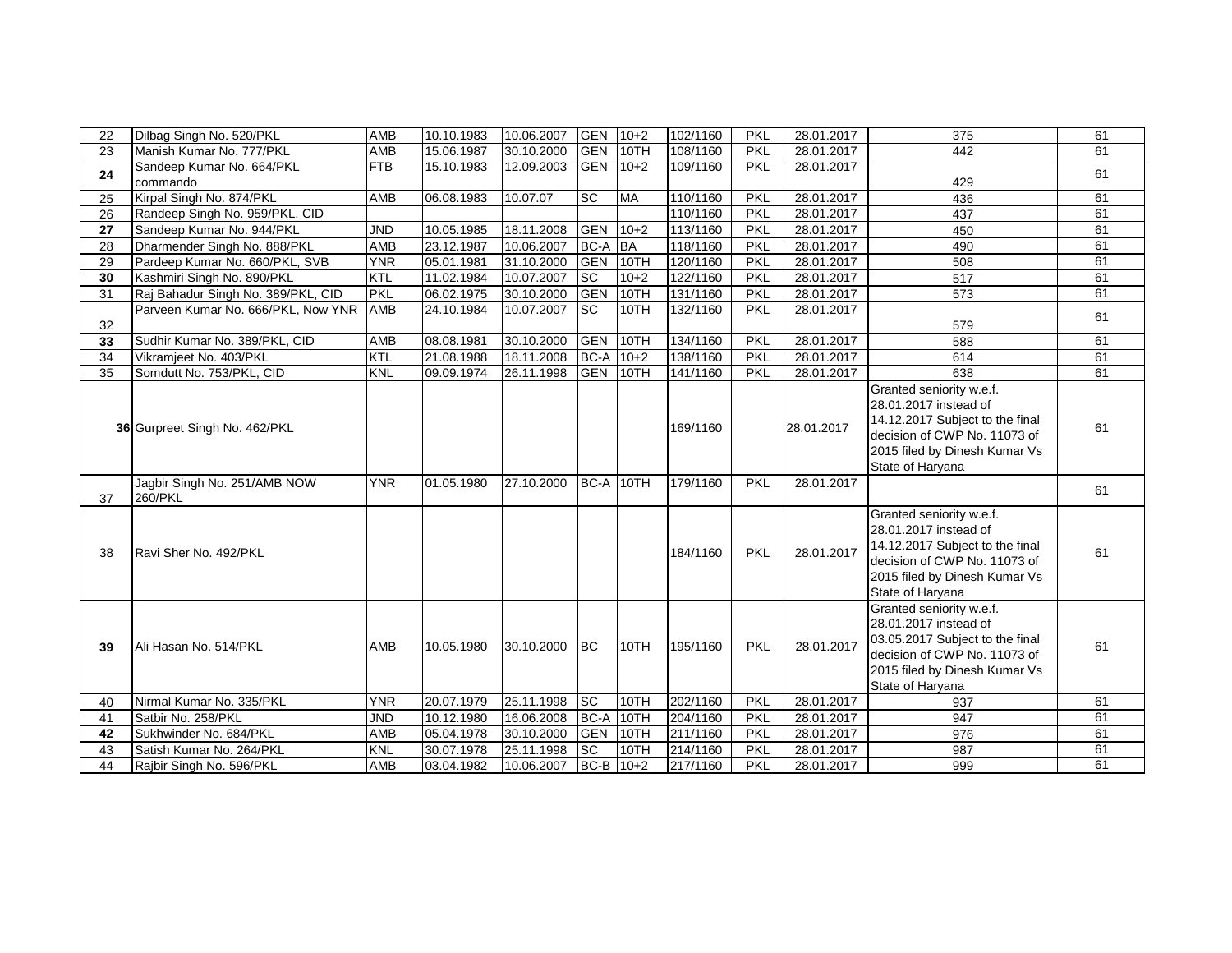| 45       | Balwant Singh No. 612/PKL                                           |                          |                          |                          |                 |                        | 223/1160             | <b>PKL</b>               | 28.01.2017               | Granted seniority w.e.f.<br>28.01.2017 instead of<br>14.12.2017 Subject to the final<br>decision of CWP No. 11073 of<br>2015 filed by Dinesh Kumar Vs<br>State of Haryana | 61       |
|----------|---------------------------------------------------------------------|--------------------------|--------------------------|--------------------------|-----------------|------------------------|----------------------|--------------------------|--------------------------|---------------------------------------------------------------------------------------------------------------------------------------------------------------------------|----------|
| 46       | Rajesh Kumar, 545/PKL                                               | <b>KTL</b>               | 13.12.1983               | 10.06.2007               | <b>GEN</b>      | $10+2$                 | 47/1182              | <b>PKL</b>               | 03.05.2017               |                                                                                                                                                                           | 62       |
| 47       | Nareen Kumar No. 670/PKL                                            |                          |                          |                          |                 |                        | 82/1182              | PKL                      | 03.05.2017               | Granted seniority w.e.f.<br>03.05.2017 instead of<br>14.12.2017 Subject to the final<br>decision of CWP No. 11073 of<br>2015 filed by Dinesh Kumar Vs<br>State of Haryana | 62       |
| 48       | Sandeep Kumar No. 215/PKL now 1061/kKTL                             |                          | 15.05.1988               | 18.11.2008               | <b>BC</b>       | <b>BA</b>              | 87/1182              | <b>PKL</b>               | 03.05.2017               |                                                                                                                                                                           | 62       |
| 49       | Paramjit Singh No. 240/PKL                                          | AMB                      | 03.02.1983               | 30.05.2003               | <b>BC</b>       | $10+2$                 | 88/1182              | <b>PKL</b>               | 03.05.2017               |                                                                                                                                                                           | 62       |
| 50       | Ravinder No. 302/PKL                                                | <b>KKR</b>               | 22.11.1987               | 18.11.2008               | <b>SC</b>       | <b>BA</b>              | 88/1182              | PKL                      | 03.05.2017               |                                                                                                                                                                           | 62       |
| 51       | Sandeep Kumar No. 175/PKL                                           | <b>BWN</b>               | 13.12.1985               | 02.08.2007               | <b>GEN</b>      | <b>BA</b>              | 91/1182              | <b>PKL</b>               | 03.05.2017               |                                                                                                                                                                           | 62       |
| 52       | Jitender No. 314/PKL                                                | AMB                      | 05.01.1984               | 30.05.2003               | <b>BC</b><br>BC | <b>BA</b><br><b>BA</b> | 93/1182              | <b>PKL</b><br><b>PKL</b> | 03.05.2017               |                                                                                                                                                                           | 62<br>62 |
| 53<br>54 | Wazid Khan No. 584/PKL                                              | <b>PKL</b><br><b>KTL</b> | 25.03.1988               | 29.12.2008               | <b>GEN</b>      | $10+2$                 | 118/1182             |                          | 03.05.2017               |                                                                                                                                                                           | 62       |
| 55       | Sukhwinder No. 635/PKL<br>Sulinder Singh No. 690/PKL now 558/KKRKTL |                          | 01.01.1989<br>02.02.1979 | 18.11.2008<br>18.11.2008 | BC              | MA                     | 120/1182<br>124/1182 | <b>PKL</b><br><b>PKL</b> | 03.05.2017<br>03.05.2017 |                                                                                                                                                                           | 62       |
| 56       | Rajesh Kumar No. 609/PKL now 538/KKRKTL                             |                          | 01.07.1989               | 18.11.2008               | <b>SC</b>       | $10+2$                 | 134/1182             | <b>PKL</b>               | 03.05.2017               |                                                                                                                                                                           | 62       |
| 57       | Ramesh Kumar No. 772/PKL                                            | <b>YNR</b>               | 03.03.1984               | 30.05.2003               | sc              | 10th                   | 141/1182             | <b>PKL</b>               | 03.05.2017               |                                                                                                                                                                           | 62       |
| 58       | Kuldeep Singh No. 968/PKL                                           | pkl                      | 08.02.1986               | 10.06.2007               | <b>GEN</b>      | $10+2$                 | 148/1182             | PKL                      | 03.05.2017               |                                                                                                                                                                           | 62       |
| 59       | Sanjeev No 368/PKL                                                  | PKL                      | 02.11.1978               | 18.08.2001               | <b>GEN</b>      | 10TH                   | 152/1182             | <b>PKL</b>               | 03.05.2017               |                                                                                                                                                                           | 62       |
| 60       | Kuldeep Singh No. 339/PKL                                           | KTL                      | 27.10.1987               | 18.11.2008               | <b>GEN</b>      | <b>BA-II</b>           | 152/1182             | PKL                      | 03.05.2017               |                                                                                                                                                                           | 62       |
| 61       | Jagpal Singh No. 309/PKL(SCB)                                       | <b>PKL</b>               | 15.10.1980               | 17.08.2001               | BC              | 10TH                   | 155/1182             | <b>PKL</b>               | 03.05.2017               |                                                                                                                                                                           | 62       |
| 62       | Rajesh Kumar No. 321/PKL                                            | KTL                      | 02.05.1978               | 27.10.2000               | <b>GEN</b>      | 10TH                   | 160/1182             | <b>PKL</b>               | 03.05.2017               |                                                                                                                                                                           | 62       |
| 63       | Mahi Pal No. 297/PKL                                                | KTL                      | 24.04.1983               | 30.05.2003               | <b>GEN</b>      | $10+2$                 | 160/1182             | PKL                      | 03.05.2017               |                                                                                                                                                                           | 62       |
| 64       | Raj Ali No. 158/PKL                                                 | JND                      | 02.02.1981               | 16.06.2008               | <b>BC</b>       | BA                     | 161/1182             | <b>PKL</b>               | 03.05.2017               |                                                                                                                                                                           | 62       |
| 65       | Sheokaran No. 246/PKL                                               | <b>SRS</b>               | 03.04.1982               | 01.06.2003               | <b>SC</b>       | 10TH                   | 166/1182             | <b>PKL</b>               | 03.05.2017               |                                                                                                                                                                           | 62       |
| 66       | Rajwinder No. 294/PKL                                               | AMB                      | 28.10.1980               | 17.08.2001               | GEN             | 10TH                   | 167/1182             | <b>PKL</b>               | 03.05.2017               |                                                                                                                                                                           | 62       |
| 67       | Sikander Kumar No. 677/PKL                                          |                          |                          |                          |                 |                        | 172/1182             | PKL                      | 03.05.2017               |                                                                                                                                                                           | 62       |
| 68       | Sanjeev Kumar No. 429/PKL                                           | <b>KTL</b>               | 09.02.1982               | 30.05.2003               | <b>SC</b>       | $10+2$                 | 194/1182             | <b>PKL</b>               | 03.05.2017               | Granted seniority w.e.f.<br>03.05.2017 instead of<br>14.12.2017 Subject to the final<br>decision of CWP No. 11073 of<br>2015 filed by Dinesh Kumar Vs<br>State of Haryana | 62       |
| 69       | Hansraj No. 379/PKL                                                 | AMB                      | 15.01.1979               | 30.10.2000               | <b>SC</b>       | $10+2$                 | 205/1182             | <b>PKL</b>               | 03.05.2017               |                                                                                                                                                                           | 62       |
| 70       | Darshan Singh No. 139/PKL                                           | AMB                      | 26.06.1979               | 30.10.2000               | $ \mathrm{sc} $ | 10TH                   | 212/1182             | <b>PKL</b>               | 03.05.2017               |                                                                                                                                                                           | 62       |
| 71       | JAGTAR SINGH NO. 597/PKL                                            | KTL                      | 30.03.1987               | 18.11.2008               | <b>GEN</b>      | $10+2$                 | 13/1025              | <b>PKL</b>               | 23.08.2018               |                                                                                                                                                                           | 64       |
| 72       | DALBIR SINGH NO. 739/PKL                                            | PKL                      | 01.03.1984               | 18.11.2008               | <b>GEN</b>      | $10+2$                 | 60/1025              | <b>PKL</b>               | 23.08.2018               |                                                                                                                                                                           | 64       |